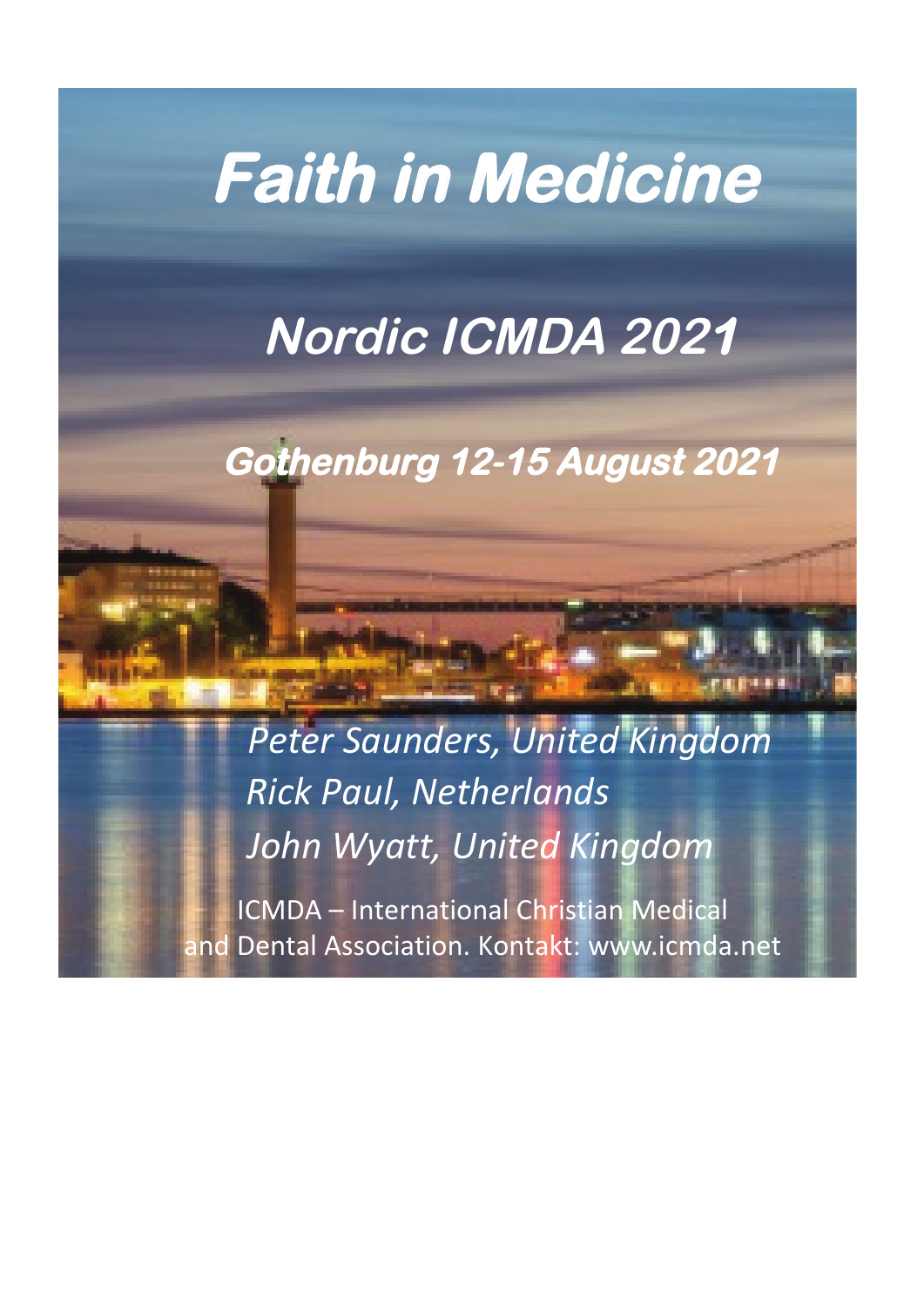# **Welcome to Nordic ICMDA-meeting in Gothenburg 2021!**

We live in troubled times and need to come together from Denmark, Finland, Norway and Sweden in order to better understand today's challenges and our calling as believers in Jesus Christ. Students in the health professions, junior doctors, specialized colleagues and retired medics, let's meet, listen and interact concerning the issues of our time.

The gospel is more relevant than ever in the midst of a pandemic, climate change, identity politics, totalitarian regimes on the rise, and massive propaganda as well as increased secularization of the west both in society in general as well as in the church.

Gothenburg is lovely in August and a limited number can meet in the venues suggested in the program. If you are not able to travel to Gothenburg, join the meeting over the internet.

The general outline of the Nordic ICMDA-meeting is according to the schedule and application form.

Please register today on our website www.kristnalakare.se.

## **Special program for students!**

All students are welcome to stay for the conference in Christian doctor's or student's homes. Two to four in each home. You will have to register for this on our website. We will also advertise 10 scholarships on our website.

Wednesday 11th of August at 17:00 students meet in the famous Slottsskogen (park in Gothenburg) for a picknick and fun. Thursday 12th at 13:00 students go for sightseeing, Skansen Kronan et cetera. Friday 13th we plan for a barbeque afternoon together with all participants.

Saturday 14th students leave Brethren church at 13:30 for an excursion to the island of Donsö via Saltholmen.

See you in August,

Jovanna Dahlgren Lars Ljungström Magnus Landgren Chairman, KLM KLM international secretary Editor, *Ars Medicina*

# **Application form, Nordic ICMDA, Gothenburg, Sweden, August 12-15 2021**

Fees: Participants in Gothenburg: Doctors/dentists 1000 SEK/100 €, Other healthcare personnel 500 SEK/50 €, Students 300 SEK/ 30 €.

Participation via Zoom: 500 SEK/50 €. Students 300 SEK/30€.

Pay to KLM, Sweden minimum two days before arrival. Swish 123 692 93 50, bankgiro 5033-2857, IBAN SE81 8000 0829 9098 4045 9920. BIC SWEDSESS

Communication mainly through e-mail. For updates see our homepage www.kristnalakare.se.

| 1. Surname<br>Family name |
|---------------------------|
|---------------------------|

- 2. Country \_\_\_\_\_\_\_\_\_\_\_\_\_\_\_\_\_\_\_\_\_\_\_\_\_
- 3. Town
- 4. e-mail address \_\_\_\_\_\_\_\_\_\_\_\_\_\_\_\_\_\_\_\_\_\_\_\_\_\_\_\_\_\_\_\_\_\_ 5. Cellphone +
- 6. Student \_\_\_\_\_ Specialist in\_\_\_\_\_\_\_\_\_\_\_\_\_\_\_\_\_\_\_\_\_\_\_\_\_ Retired
- For students: Do you want help with accomodation?
- 7. Participate in Gothenburg \_\_\_\_\_\_\_\_ Participate via Zoom

8. Choose a seminar. For more details see our homepage.

|                  | <b>Thursday Aug 12</b> | Friday Aug 13 Saturday Aug 14 |
|------------------|------------------------|-------------------------------|
| <b>Seminars:</b> |                        |                               |
|                  |                        |                               |

- 1. Global Health challenges. Rune Andersson,Vinod Shah
- 2. World view and freedom of conscience. Per Landgren, Ruth Nordström
- 3. When does human life begin? Tomas Seidal, John Wyatt
- 4. Death on demand. Johan Holmdahl, Kalle Mäki, Rick Paul
- 5. Identity confusion Gender dysphoria. J. Dahlgren, Peter Saunders
- 6. Let your light so shine… Britt-Marie Joelsson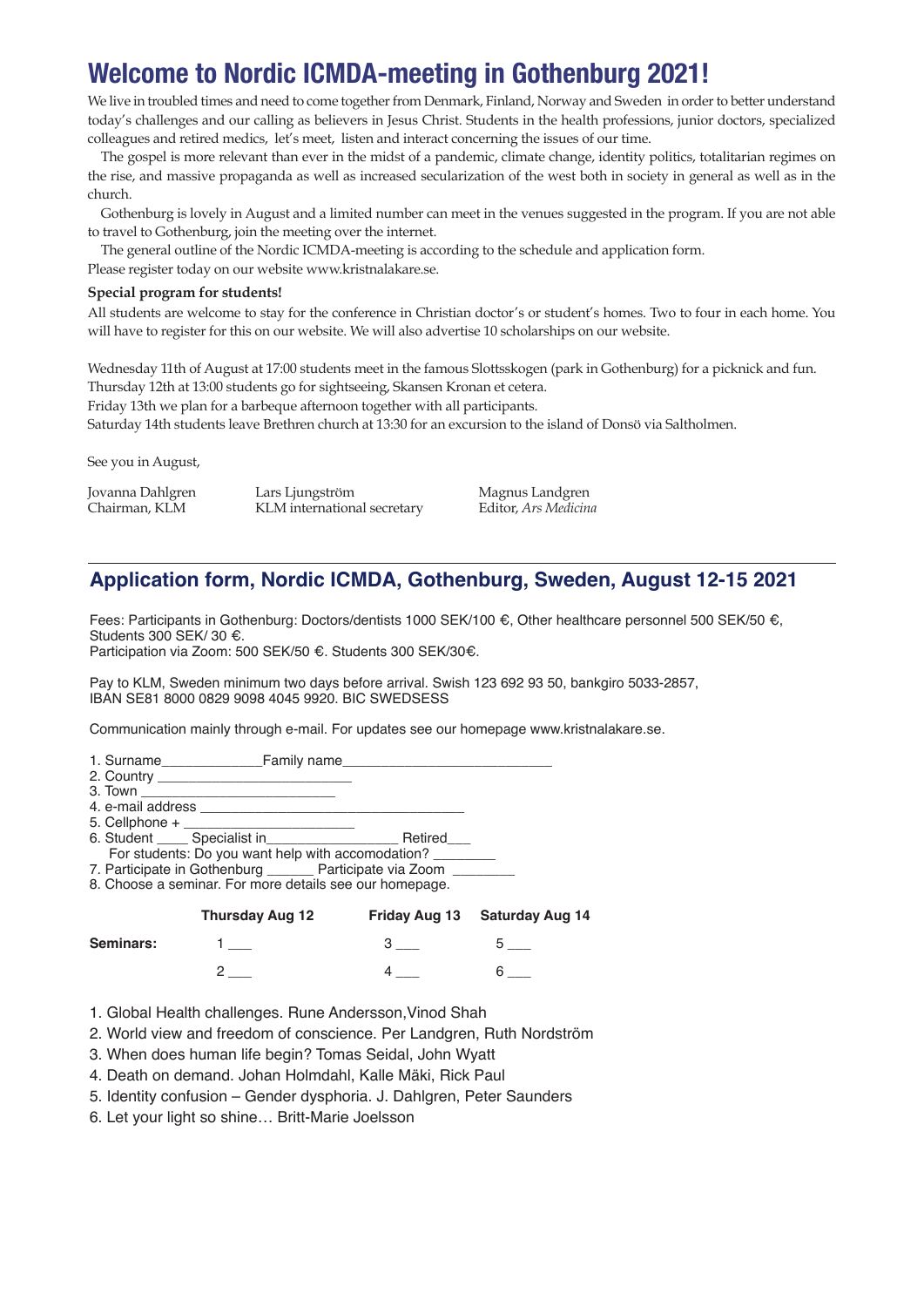# *Faith in Medicine 2021*

*"Do not let your hearts be troubled. Trust in God, trust also in me." Joh. 14:1* To be updated! www.kristnalakare.se. This update June 18, 2021.

| ICMDA Nordic meeting 2021, Gothenburg, Sweden, and via Zoom                                                                                                                                             |                                                                                                         |                                                                                      |                                                                        |                                                           |  |  |
|---------------------------------------------------------------------------------------------------------------------------------------------------------------------------------------------------------|---------------------------------------------------------------------------------------------------------|--------------------------------------------------------------------------------------|------------------------------------------------------------------------|-----------------------------------------------------------|--|--|
| <b>12-15 AUGUST 2021</b>                                                                                                                                                                                |                                                                                                         |                                                                                      |                                                                        |                                                           |  |  |
|                                                                                                                                                                                                         | Thursday 12                                                                                             | Friday 13                                                                            | Saturday 14                                                            | Sunday 15                                                 |  |  |
| $08:00 -$<br>08:30                                                                                                                                                                                      | Welcome<br><b>Devotion</b>                                                                              | Devotion                                                                             | Devotion                                                               | Saturday:<br><b>Special student</b><br>programme          |  |  |
| 08:30-<br>09:00                                                                                                                                                                                         | <b>Faith in Medicine</b><br><b>Bible reading</b><br><b>Speaker TBA</b>                                  | <b>Faith in Medicine</b><br><b>Bible reading</b><br><b>Speaker TBA</b>               | <b>Faith in Medicine</b><br><b>Bible reading</b><br><b>Speaker TBA</b> | with Rick Paul.<br><b>Excursion to</b><br>Donsö island in |  |  |
| 09:00-<br>09:30                                                                                                                                                                                         | <b>Group gatherings</b>                                                                                 | Group gatherings                                                                     | <b>Group gatherings</b>                                                | the afternoon.                                            |  |  |
| 09:30-<br>09:45                                                                                                                                                                                         | <b>Break</b>                                                                                            | <b>Break</b>                                                                         | <b>Break</b>                                                           |                                                           |  |  |
| 09:45-<br>10:15                                                                                                                                                                                         | <b>Peter Saunders</b><br>The role of faith for<br>the Christian<br>doctor                               | <b>Rick Paul</b><br>Is it just a job?<br>The role of faith in<br>vocational calling. | John Wyatt<br>The Biblical view<br>of man and caring                   |                                                           |  |  |
| $10:15-$<br>10:45                                                                                                                                                                                       | $Q$ &A                                                                                                  | Q & A                                                                                | Q & A                                                                  |                                                           |  |  |
| $10:45 -$<br>11:00                                                                                                                                                                                      | <b>Break</b>                                                                                            | <b>Break</b>                                                                         | <b>Break</b>                                                           |                                                           |  |  |
| $11:00 -$<br>11:30                                                                                                                                                                                      | Seminar 1 or 2                                                                                          | Seminar 3 or 4                                                                       | Seminar 5 or 6                                                         | <b>Service</b><br><b>TBA</b>                              |  |  |
| $11:30-$<br>12:00                                                                                                                                                                                       | <b>Group discussions</b>                                                                                | <b>Group discussions</b>                                                             | Group<br>discussions                                                   |                                                           |  |  |
| $12:00 -$<br>12:30                                                                                                                                                                                      | <b>Plenary session</b>                                                                                  | <b>Plenary session</b>                                                               | <b>Plenary session</b>                                                 |                                                           |  |  |
| $12:30-$                                                                                                                                                                                                | Lunch                                                                                                   | Lunch                                                                                | Lunch                                                                  | Lunch                                                     |  |  |
| $14:00 -$<br>18:00                                                                                                                                                                                      | "Hangout" for<br>those in<br>Gothenburg                                                                 | Hangout and<br>Barbecue afternoon<br>for all participants at                         | "Hangout" for<br>those in<br>Gothenburg                                | Departure                                                 |  |  |
| $18:00 -$<br>19:30                                                                                                                                                                                      | Evening meal                                                                                            | Evangeliska<br>Brödraförsamlingen                                                    | Evening meal                                                           |                                                           |  |  |
| $19:30 -$<br>20:00                                                                                                                                                                                      | Covid-19 and the<br>"Zeitgeist" - the<br>general ideas and<br>beliefs of our time<br><b>Speaker TBA</b> | <b>Medical missions</b><br><b>Norway</b>                                             | <b>CMFs in the</b><br>future Sweden,<br>Norway,<br>Denmark, Finland    |                                                           |  |  |
| $20:00 -$<br>20:30                                                                                                                                                                                      | <b>Plenary session</b>                                                                                  | <b>Medical missions</b><br>Finland                                                   | <b>Plenary session</b>                                                 |                                                           |  |  |
| 20:30-<br>21:00                                                                                                                                                                                         | <b>Devotion Norway</b>                                                                                  | <b>Devotion Finland</b>                                                              | <b>Devotion</b><br><b>Denmark</b>                                      |                                                           |  |  |
|                                                                                                                                                                                                         |                                                                                                         |                                                                                      |                                                                        |                                                           |  |  |
| Seminar 1: Global health challenges I - Good and just healthcare for us all<br>Dr. Vinod Shah, India. Moderator Sen. prof. Rune Andersson                                                               |                                                                                                         |                                                                                      |                                                                        |                                                           |  |  |
| Seminar 2: World view and freedom of conscience in medical care.<br>Per Landgren, PhD. Ruth Nordström, Human rights lawyer.                                                                             |                                                                                                         |                                                                                      |                                                                        |                                                           |  |  |
| Seminar 3: When does human life begin?<br>Sen. prof. John Wyatt. Moderator Dr. Tomas Seidal                                                                                                             |                                                                                                         |                                                                                      |                                                                        |                                                           |  |  |
| Seminar 4: Death on demand<br><u>Dr. Kalle Mäki, Finland. Dr. Rick Paul, Holland. Moderator Dr. Johan Holmdahl</u>                                                                                      |                                                                                                         |                                                                                      |                                                                        |                                                           |  |  |
| Seminar 5: Identity confusion - gender dysphoria.<br>Dr. Peter Saunders, GB. Moderator: Prof. Jovanna Dahlgren                                                                                          |                                                                                                         |                                                                                      |                                                                        |                                                           |  |  |
| Seminar 6: Let your light so shine Testifying without words.<br>Ass. prof. Britt-Marie Joelsson                                                                                                         |                                                                                                         |                                                                                      |                                                                        |                                                           |  |  |
| <b>Venues:</b><br>All churches are within 15 minutes walking distance in central Gothenburg:                                                                                                            |                                                                                                         |                                                                                      |                                                                        |                                                           |  |  |
| 1. Evangeliska Brödraförsamlingen, Kungsgatan 45, 411 15 Göteborg<br>2. Betlehemskyrkan, Erik Dahlbergsgatan 11B, 411 26 Göteborg<br>3. (Tabernaklet Baptist Church, Götabergsgatan 4, 411 34 Göteborg) |                                                                                                         |                                                                                      |                                                                        |                                                           |  |  |

**Hotels: There are several affordable hotels in central Gothenburg on the dates for the conference. See for example www.booking.com**